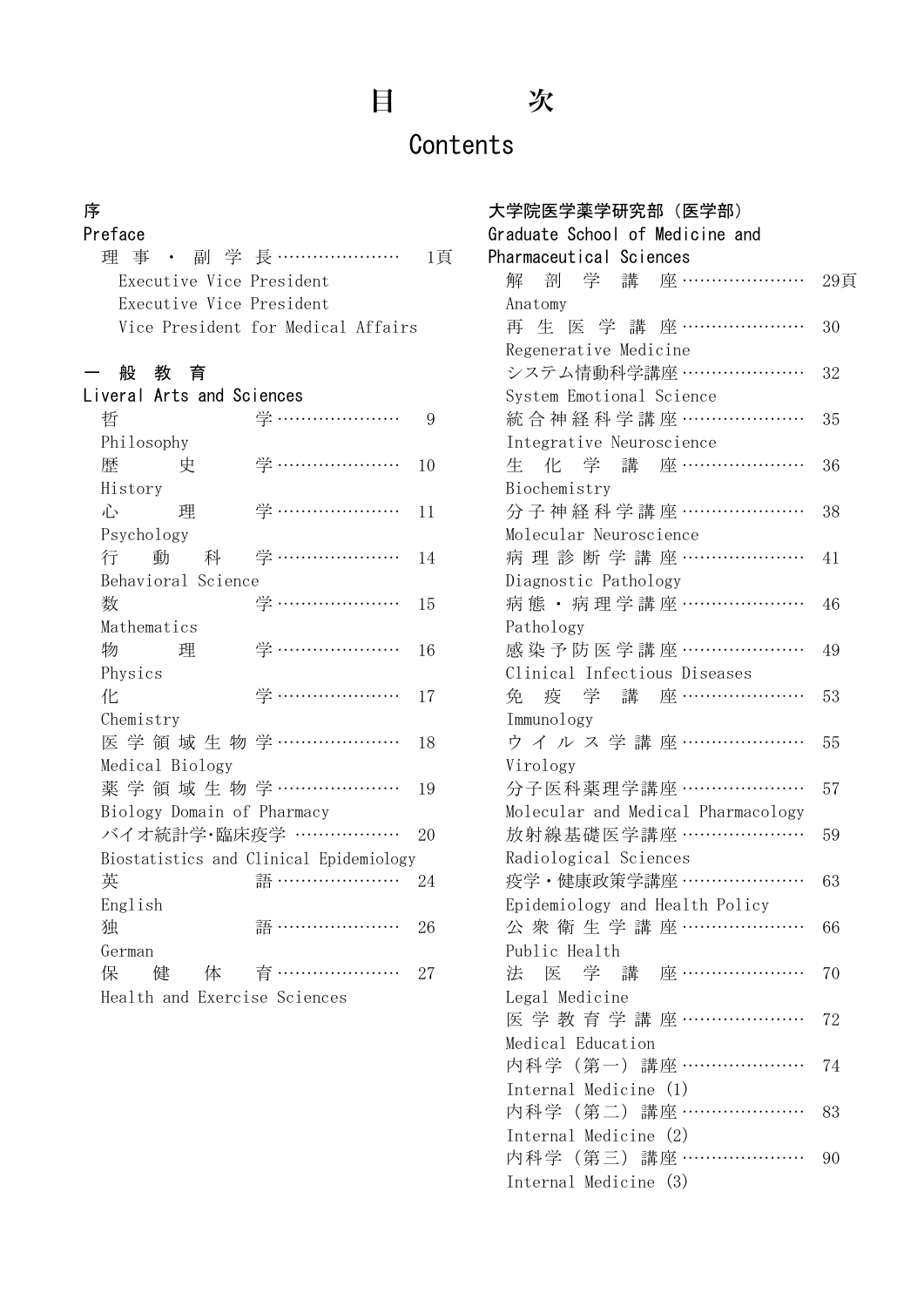皮膚科学講座 ………………… 97頁 Dermatology 小児科学講座 ………………… 102 Pediatrics 神経精神医学講座 ………………… 115 Neuropsychiatry 放射線診断・治療学講座……………… 120 Diagnostic and Therapeutic Radiology 外科学(呼吸・循環・総合外科)講座…… 122 General Thoracic and Cardiovascular Surgery 外科学(消化器・腫瘍・総合外科)講座… 125 Surgery & Science 脳神経外科学講座 ………………… 131 Neurosurgery 整形外科・運動器病学講座…………… 140 Orthopaedic Surgery 産科婦人科学講座 ………………… 152 Obstetrics and Gynecology 眼科学講座 ………………… 160 Ophthalmology 耳鼻咽喉科頭頸部外科学講座………… 163 Otorhinolaryngology-Head and Neck Surgery 腎泌尿器科学講座 ………………… 167 Urology 麻 酔 科 学 講 座 ………………… 172 Anesthesiology 歯科口腔外科学講座 ………………… 175 Oral and Maxillofacial Surgery 臨床分子病態検査学講座……………… 178 Clinical Laboratory and Molecular Pathology 和漢診療学講座 ………………… 181 Japanese Oriental Medicine 危機管理医学講座 ………………… 184 Emergency, Disaster and Crisis Medicine 臨床腫瘍学講座 ………………… 188 Medical Oncology 基礎看護学1講座 ………………… 191 Fundamental Nursing 1 基礎看護学2講座 ………………… 192 Fundamental Nursing 2 成人看護学1講座 ………………… 193 Adult Nursing 1 成人看護学2講座 ………………… 194 Adult Nursing 2 母性看護学講座 ………………… 195 Maternity Nursing

|                          |  |                 |  |                        |  |  |  |  | 精神看護学講座………………… 197頁  |
|--------------------------|--|-----------------|--|------------------------|--|--|--|--|----------------------|
|                          |  |                 |  | Psychiatric Nursing    |  |  |  |  |                      |
|                          |  |                 |  |                        |  |  |  |  | 小児看護学講座………………… 198   |
|                          |  |                 |  | Pediatric Nursing      |  |  |  |  |                      |
|                          |  |                 |  |                        |  |  |  |  | 老年看護学講座………………… 199   |
|                          |  |                 |  | Gerontological Nursing |  |  |  |  |                      |
|                          |  |                 |  |                        |  |  |  |  | 地域看護学講座………………… 201   |
| Community Health Nursing |  |                 |  |                        |  |  |  |  |                      |
|                          |  |                 |  |                        |  |  |  |  | 人間科学 1 講座………………… 204 |
|                          |  | Human Science 1 |  |                        |  |  |  |  |                      |
|                          |  |                 |  |                        |  |  |  |  | 人間科学2講座………………… 207   |
|                          |  | Human Science 2 |  |                        |  |  |  |  |                      |
|                          |  |                 |  |                        |  |  |  |  |                      |

| 大学院医学薬学研究部(医学部)寄附講座                        |
|--------------------------------------------|
| Endowed Chairs                             |
| Graduate School of Medicine and            |
| Pharmaceutical Sciences                    |
| 免疫バイオ・創薬探索研究講座……… 209                      |
| Immunobiology and Pharmacological Genetics |
| 神 経 ・ 整 復 学 講 座 ………………… 211                |
| Judo Neurophysiotherapy                    |
| 地域医療支援学講座 ………………… 214                      |
| Community Medical Support Unit,            |
| Graduate School of Medicine                |
| 高度専門看護教育講座………………… 217                      |
| Advanced Nursing Education                 |
| 在宅看護学講座………………… 220                         |
| Advanced Home Care Nursing                 |
| 富山プライマリ・ケア講座…………… 222                      |
| Toyama Primary Care                        |
|                                            |

#### 大学院医学薬学研究部(薬学部)

| Graduate School of Medicine and |  |
|---------------------------------|--|
| Pharmaceutical Sciences         |  |
| 薬剤学研究室………………… 225               |  |
| Biopharmaceutics                |  |
| 応用薬理学研究室 ………………… 227            |  |
| Applied Pharmacology            |  |
| 生体認識化学研究室 ………………… 231           |  |
| Biorecognition Chemistry        |  |
| がん細胞生物学研究室………………… 232           |  |
| Cancer Cell Biology             |  |
| 薬化学研究室……………… 234                |  |
| Chemical Biology                |  |
| 薬品製造学研究室 ………………… 237            |  |
| Synthetic Medical Chemistry     |  |
|                                 |  |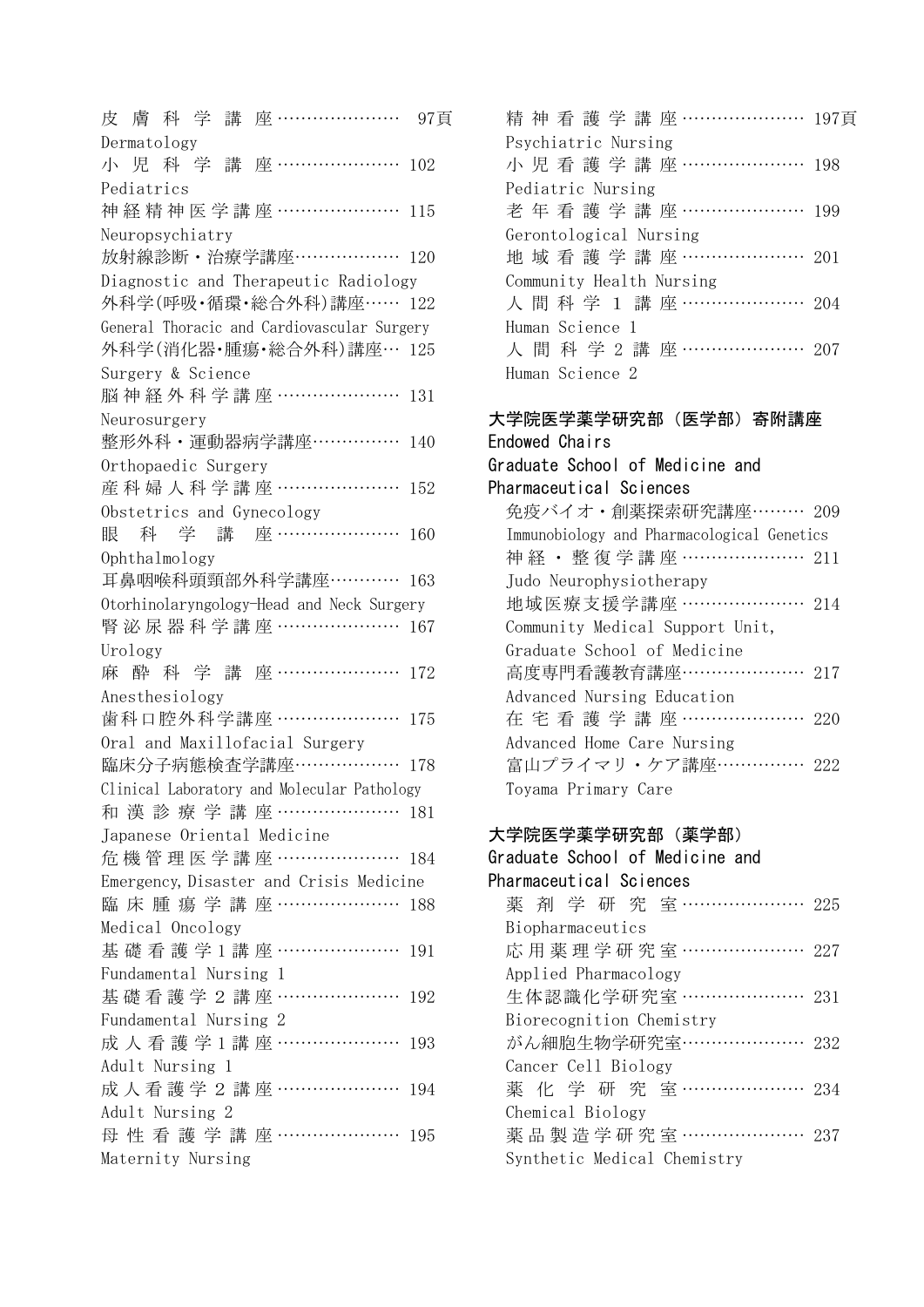| Molecular Neurobiology<br>遺伝情報制御学研究室…………………<br>Gene Regulation<br>分子細胞機能学研究室…………………<br>Molecular Cell Biology<br>薬用生物資源学研究室…………………<br>Medicinal Bioresources<br>分子合成化学研究室 …………………<br>Synthetic and Biomolecular Organic Chemistry<br>生体界面化学研究室 ………………… 247<br>Biointerface Chemistry<br>構造生物学研究室 …………………<br>Structural Biology<br>薬物生理学研究室<br>Pharmaceutical Physiology<br>生 物 物 理 化 学……………… 250<br>Biophysical Chemistry<br>医療薬学研究室…………………<br>Medical Pharmaceutics<br>植物機能科学研究室 …………………<br>Plant Resource Sciences<br>病態制御薬理学研究室…………………<br>Clinical Pharmacology<br>医薬品安全性学研究室…………………<br>Clinical Pharmacokinetics<br>薬物治療学研究室 …………………<br>Pharmaceutical Therapy and<br>Neuropharmacology<br>保険薬局学研究室………………… 262 | 分子神経生物学研究室…………………<br>239頁 |
|--------------------------------------------------------------------------------------------------------------------------------------------------------------------------------------------------------------------------------------------------------------------------------------------------------------------------------------------------------------------------------------------------------------------------------------------------------------------------------------------------------------------------------------------------------------------------------------------------------------------------------------------------------------------------------------------------------------------|---------------------------|
|                                                                                                                                                                                                                                                                                                                                                                                                                                                                                                                                                                                                                                                                                                                    |                           |
|                                                                                                                                                                                                                                                                                                                                                                                                                                                                                                                                                                                                                                                                                                                    | 240                       |
|                                                                                                                                                                                                                                                                                                                                                                                                                                                                                                                                                                                                                                                                                                                    |                           |
|                                                                                                                                                                                                                                                                                                                                                                                                                                                                                                                                                                                                                                                                                                                    | 242                       |
|                                                                                                                                                                                                                                                                                                                                                                                                                                                                                                                                                                                                                                                                                                                    |                           |
|                                                                                                                                                                                                                                                                                                                                                                                                                                                                                                                                                                                                                                                                                                                    | 244                       |
|                                                                                                                                                                                                                                                                                                                                                                                                                                                                                                                                                                                                                                                                                                                    |                           |
|                                                                                                                                                                                                                                                                                                                                                                                                                                                                                                                                                                                                                                                                                                                    | 245                       |
|                                                                                                                                                                                                                                                                                                                                                                                                                                                                                                                                                                                                                                                                                                                    |                           |
|                                                                                                                                                                                                                                                                                                                                                                                                                                                                                                                                                                                                                                                                                                                    |                           |
|                                                                                                                                                                                                                                                                                                                                                                                                                                                                                                                                                                                                                                                                                                                    |                           |
|                                                                                                                                                                                                                                                                                                                                                                                                                                                                                                                                                                                                                                                                                                                    | 248                       |
|                                                                                                                                                                                                                                                                                                                                                                                                                                                                                                                                                                                                                                                                                                                    |                           |
|                                                                                                                                                                                                                                                                                                                                                                                                                                                                                                                                                                                                                                                                                                                    |                           |
|                                                                                                                                                                                                                                                                                                                                                                                                                                                                                                                                                                                                                                                                                                                    |                           |
|                                                                                                                                                                                                                                                                                                                                                                                                                                                                                                                                                                                                                                                                                                                    |                           |
|                                                                                                                                                                                                                                                                                                                                                                                                                                                                                                                                                                                                                                                                                                                    |                           |
|                                                                                                                                                                                                                                                                                                                                                                                                                                                                                                                                                                                                                                                                                                                    | 252                       |
|                                                                                                                                                                                                                                                                                                                                                                                                                                                                                                                                                                                                                                                                                                                    |                           |
|                                                                                                                                                                                                                                                                                                                                                                                                                                                                                                                                                                                                                                                                                                                    | 254                       |
|                                                                                                                                                                                                                                                                                                                                                                                                                                                                                                                                                                                                                                                                                                                    |                           |
|                                                                                                                                                                                                                                                                                                                                                                                                                                                                                                                                                                                                                                                                                                                    | 255                       |
|                                                                                                                                                                                                                                                                                                                                                                                                                                                                                                                                                                                                                                                                                                                    |                           |
|                                                                                                                                                                                                                                                                                                                                                                                                                                                                                                                                                                                                                                                                                                                    | 258                       |
|                                                                                                                                                                                                                                                                                                                                                                                                                                                                                                                                                                                                                                                                                                                    |                           |
|                                                                                                                                                                                                                                                                                                                                                                                                                                                                                                                                                                                                                                                                                                                    | 259                       |
|                                                                                                                                                                                                                                                                                                                                                                                                                                                                                                                                                                                                                                                                                                                    |                           |
|                                                                                                                                                                                                                                                                                                                                                                                                                                                                                                                                                                                                                                                                                                                    |                           |
|                                                                                                                                                                                                                                                                                                                                                                                                                                                                                                                                                                                                                                                                                                                    |                           |
|                                                                                                                                                                                                                                                                                                                                                                                                                                                                                                                                                                                                                                                                                                                    | Community Pharmacy        |

## 和漢医薬学総合研究所

| Institute of Natural Medicine |  |
|-------------------------------|--|
| 資源開発研究部門                      |  |
| Medicinal Resources           |  |
| 生 薬 資 源 科 学 分 野 ……………… 263    |  |
| Pharmacognosy                 |  |
| 天 然 物 化 学 分 野 ……………… 266      |  |
| Natural Products Chemistry    |  |
| 病態制御研究部門                      |  |
| Bioscience                    |  |
| 複合薬物薬理学分野 ……………… 269          |  |
| Medicinal Pharmacology        |  |
| 病 態 生 化 学 分 野 ……………… 271      |  |
| Pathogenic Biochemistry       |  |
|                               |  |

| 消化管生理学分野 ……………… 274頁                           |
|------------------------------------------------|
| Gastrointestinal Pathophysiology               |
| 神 経 機 能 学 分 野 ……………… 276                       |
| Neuromedical Science                           |
| 栄 養 代 謝 学 分 野 ……………… 278                       |
| Nutritional Biochemistry                       |
| 臨床科学研究部門                                       |
| Clinical Science                               |
| 漢方診断学分野……………… 279                              |
| Kampo Diagnostics                              |
| 民族薬物研究センター                                     |
| Research Center for Ethnomedicine              |
| 民 族 薬 物 資 料 館 ……………… 283                       |
| Museum of Materia Medica                       |
| 国際共同研究分野 ……………… 284                            |
| Division of International Cooperative Research |
| 和漢薬の科学基盤形成拠点…………… 285                          |
| Joint Usage/Research Center for                |
| Science-Based Natural Medicine                 |
|                                                |

#### 和漢医薬学総合研究所寄附研究部門 Endowed Research Department

| Institute of Natural Medicine |  |
|-------------------------------|--|
| 和漢薬製剤開発分野 ………………… 287         |  |
| Kampo-Pharmaceutics           |  |

# 先端ライフサイエンス拠点

| Frontier Research Core for Life Sciences |  |  |  |                            |  |
|------------------------------------------|--|--|--|----------------------------|--|
|                                          |  |  |  | 医  学  分  野 …………………… 289    |  |
| Medical Field                            |  |  |  |                            |  |
|                                          |  |  |  | 医  学  分  野 …………………… 290    |  |
| Medical Field                            |  |  |  |                            |  |
|                                          |  |  |  | 和 漢 医 薬 学 分 野 …………………… 291 |  |
| Natural Medicine Field                   |  |  |  |                            |  |

# 附属病院

| University Hospital |                    |                                       |
|---------------------|--------------------|---------------------------------------|
| 検                   | あいじょう 香り しんじょう     | 部 …………………… 293                        |
| Clinical Laboratory |                    |                                       |
| 手                   |                    | 術 部 …………………… 297                      |
|                     | Surgical Operation |                                       |
|                     |                    | 放 射 線 部 ………………… 299                   |
| Clinical Radiology  |                    |                                       |
|                     |                    | 災害・救命センター ………………… 301                 |
|                     |                    | Disaster and Emergency Medical Center |
|                     |                    | 輸血·細胞治療部………………… 303                   |
|                     |                    | Transfusion Medicine and Cell Therapy |